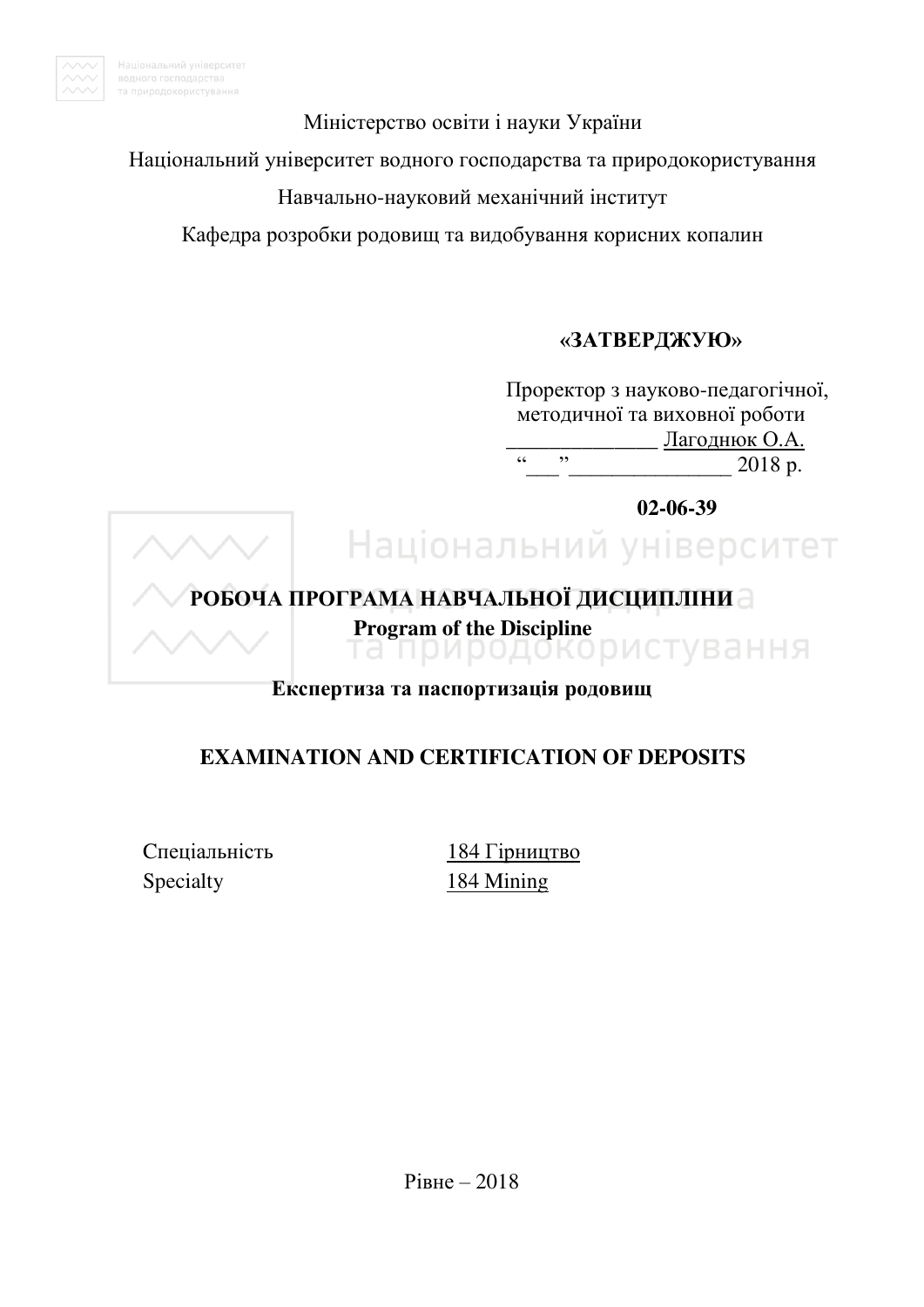

Робоча програма навчальної дисципліни «Експертиза та паспортизація родовищ» для студентів спеціальності 184 Гірництво. – Рівне: НУВГП, 2018. –  $14$  c.

### Розробники:

Маланчук З.Р., д.т.н., професор, професор кафедри розробки родовищ та вилобування корисних копалин.

Васильчук О.Ю., к.т.н., доцент кафедри розробки родовищ та видобування корисних копалин.

Робочу програму схвалено на засіданні кафедри розробки родовищ та видобування корисних копалин

Протокол від "24" жовтня 2018 року № 6.

В.о. зав. кафедри розробки родовищ та видобування истования копалин и советать и советательного ситет водного господарства та природокористування

Схвалено науково-методичною комісією спеціальності 184 Гірництво

Протокол від "07" листопада 2018 року №3.

Голова науково-методичної комісії /З.Р. Маланчук/

© Маланчук З.Р., Васильчук О.Ю., 2018 рік  $\mathbb{O}$ HYB $\Gamma$ II, 2018 pik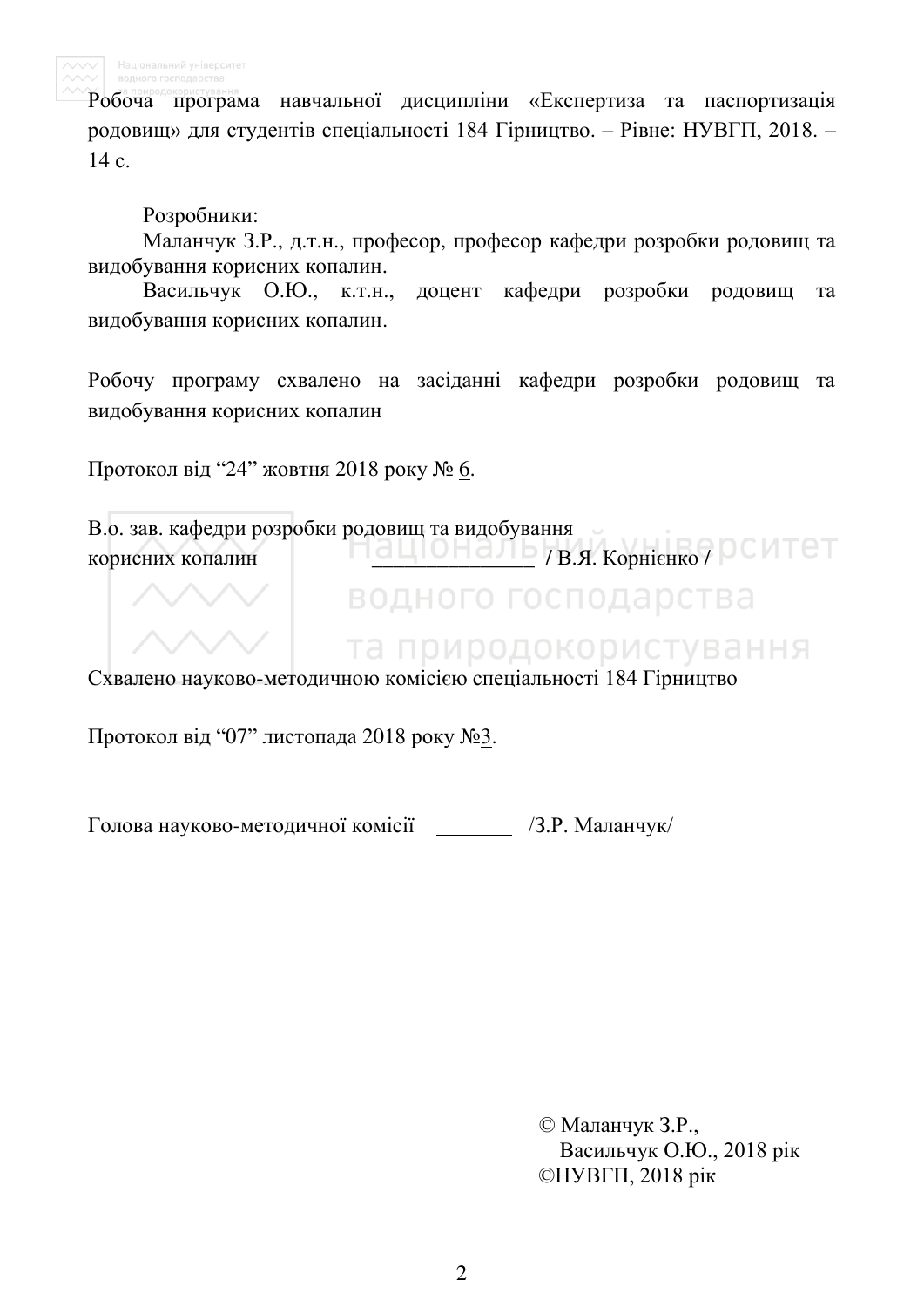#### ВСТУП

Програма нормативної навчальної дисципліни «Експертиза та паспортизація родовищ» складена відповідно до освітньо-професійної програми підготовки бакалавра спеціальності 184 «Гірництво».

Експертиза та оцінка запасів корисних копалин проводиться для об'єктивної оцінки мінерально-сировинної бази країни на основі єдиних науковометодичних критеріїв, забезпечення достовірності оцінених запасів корисних копалин і відповідності їх якісних показників запланованим напрямам використання, створення умов для найповнішого, економічно раціонального й комплексного використання запасів родовищ корисних копалин з дотриманням вимог щодо охорони надр та навколишнього природного середовища, проведення порівняльної оцінки кількісних та якісних показників запасів корисних копалин, їх географо-економічних, гірничо-геологічних, гідрогеологічних та інших умов залягання для визначення реальної промислової цінності, забезпечення дотримання єдиного підходу до визначення техніко-економічних та фінансових показників господарської діяльності, пов'язаної з видобуванням корисних копалин у межах конкретної ділянки надр, використання оцінок техніко-економічних та фінансових показників господарської діяльності для цілей інвестиційного планування та оподаткування.

Паспортизацію родовищ і кар'єрів з видобутку загальнопоширених корисних копалин необхідно проводити з метою геологічного вивчення корисних копалин в шарі, що підлягає переробці, для дотримання промисловими підприємствами умов експлуатації родовищ відповідно до ліцензій і правилами технічної експлуатації. Паспортизація дозволить здійснити прогнозування і контроль достовірності обліку видобутої сировини, оцінки якості та споживчих властивостей поклади, раціональним використанням та повнотою вироблення промислових запасів, а також його екологічною безпекою.

Вивчення курсу передбачає наявність систематичних та ґрунтовних знань із курсів: «Фізика», «Хімія», «Вища математика», «Геологія», а також цілеспрямована робота над вивченням спеціальної літератури, активної роботи на лекціях та практичних заняттях, самостійної роботи та виконання поставлених залач.

Вимоги до знань та вмінь визначаються галузевими стандартами вищої освіти України.

#### **Анотація**

Дисципліна «Експертиза та паспортизація родовищ» є однією з навчальних дисциплін професійної підготовки студентів спеціальності «Гірництво». Майбутні виробничі функції бакалавра зі спеціальності гірництво тісно пов'язані з законодавством України в галузі надрокористування, класифікацією запасів та ресурсів корисних копалин, експертизою запасів і ресурсів корисних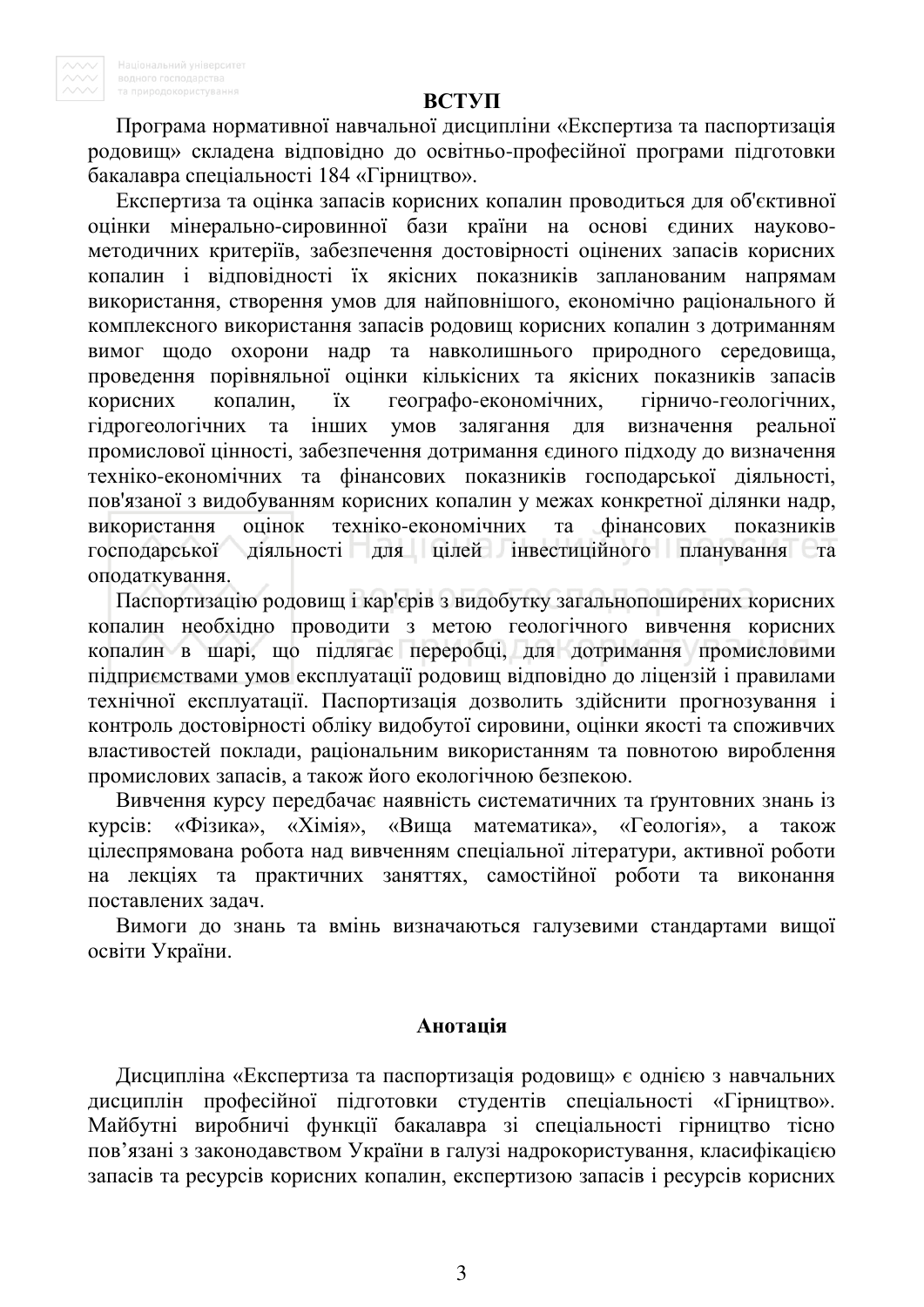копалин в надрах, а також здійснювати прогнозування і контроль достовірності обліку видобутої сировини, оцінки якості та споживчих властивостей покладів, раціональним використанням та повнотою вироблення промислових запасів, а також його екологічною безпекою.

**Ключові слова:** родовище, корисна копалина, надра Землі, експертиза, паспортизація, прогнозування, якість корисної копалини, оцінка якості корисної копалини.

### **Abstract**

The discipline "Examination and certification of deposits" is one of the educational disciplines of professional training of students of the specialty "Mining". Future production functions of the bachelor in specialty mining are closely related to the legislation of Ukraine in the field of subsoil use, the classification of reserves and resources of minerals, expertise of reserves and resources of minerals in the bowels, as well as to carry out forecasting and control of the reliability of accounting for extracted raw materials, assessing the quality and consumer properties deposits, rational use and completeness of production of industrial stocks, as well as its environmental safety. 11O F нальнии у 16 I

**Keywords:** mineral deposit, mineral deposits, expertise, certification, forecasting, quality of minerals, evaluation of the quality of minerals.

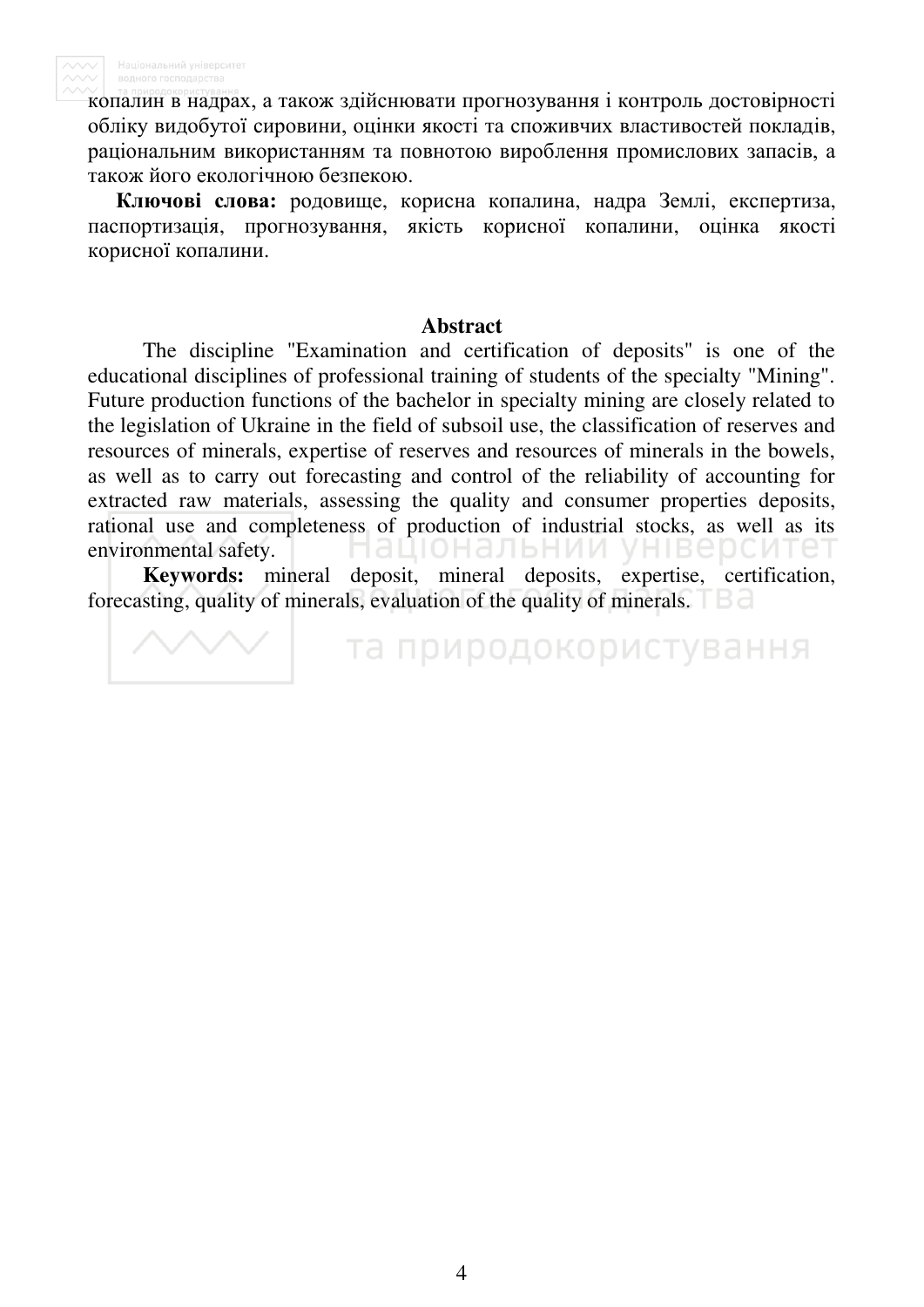

| водного господарства<br>та природокористування | 1. Опис навчальної дисципліни                                |                                         |  |
|------------------------------------------------|--------------------------------------------------------------|-----------------------------------------|--|
| Найменування                                   | Галузь знань,<br>спеціальність,                              | Характеристика<br>навчальної дисципліни |  |
| показників                                     | спеціалізація, рівень<br>вищої освіти                        | денна форма навчання                    |  |
| Кількість кредитів - 4                         | Галузь знань<br>18 «Виробництво та<br>технології»            | Нормативна                              |  |
| Модулів -2                                     |                                                              | Рік підготовки                          |  |
|                                                |                                                              | $1-$ й                                  |  |
| Змістових модулів - 4                          | Спеціальність 184                                            | Семестр                                 |  |
| Загальна кількість годин –                     | «Гірництво»                                                  | $2-$ й                                  |  |
| 120                                            |                                                              | Лекції                                  |  |
|                                                |                                                              | 20                                      |  |
|                                                |                                                              | Практичні                               |  |
| Тижневих годин для                             |                                                              | 20                                      |  |
| денної форми навчання: 8                       | Рівень вищої освіти:                                         | Лабораторні                             |  |
| аудиторних $-2,67$<br>самостійної роботи       | перший (бакалаврський)<br>зі скороченим терміном<br>навчання | Самостійна робота                       |  |
| студента $-5,33$                               |                                                              | 80<br>Вид контролю                      |  |
|                                                |                                                              | залік                                   |  |

### Примітка.

Співвідношення кількості годин аудиторних занять до самостійної і індивідуальної роботи становить:

для денної форми навчання - 33,3% до 66,7%.

### 2. Мета та завдання навчальної дисципліни

Дисципліна «Експертиза та паспортизація родовищ» займає важливе місце при підготовці фахівців спеціальності 184 «Гірництво».

Основна мета цієї дисципліни - отримання майбутніми інженернотехнічними працівниками базових теоретичних знань та набуття відповідних практичних навичок з організації та виконання процесу вивчення родовищ корисних копалин та визначення техніко- економічних показників їх промислового освоєння, оволодіння сучасними підходами і методами оцінок родовищ корисних копалин і геологічного простору, засвоєння методів комплексного і раціонального вивчення та освоєння родовищ корисних копалин, роль та місце експертизи запасів і ресурсів корисних копалин в надрах, державний облік запасів.

В результаті вивчення даного курсу студент повинен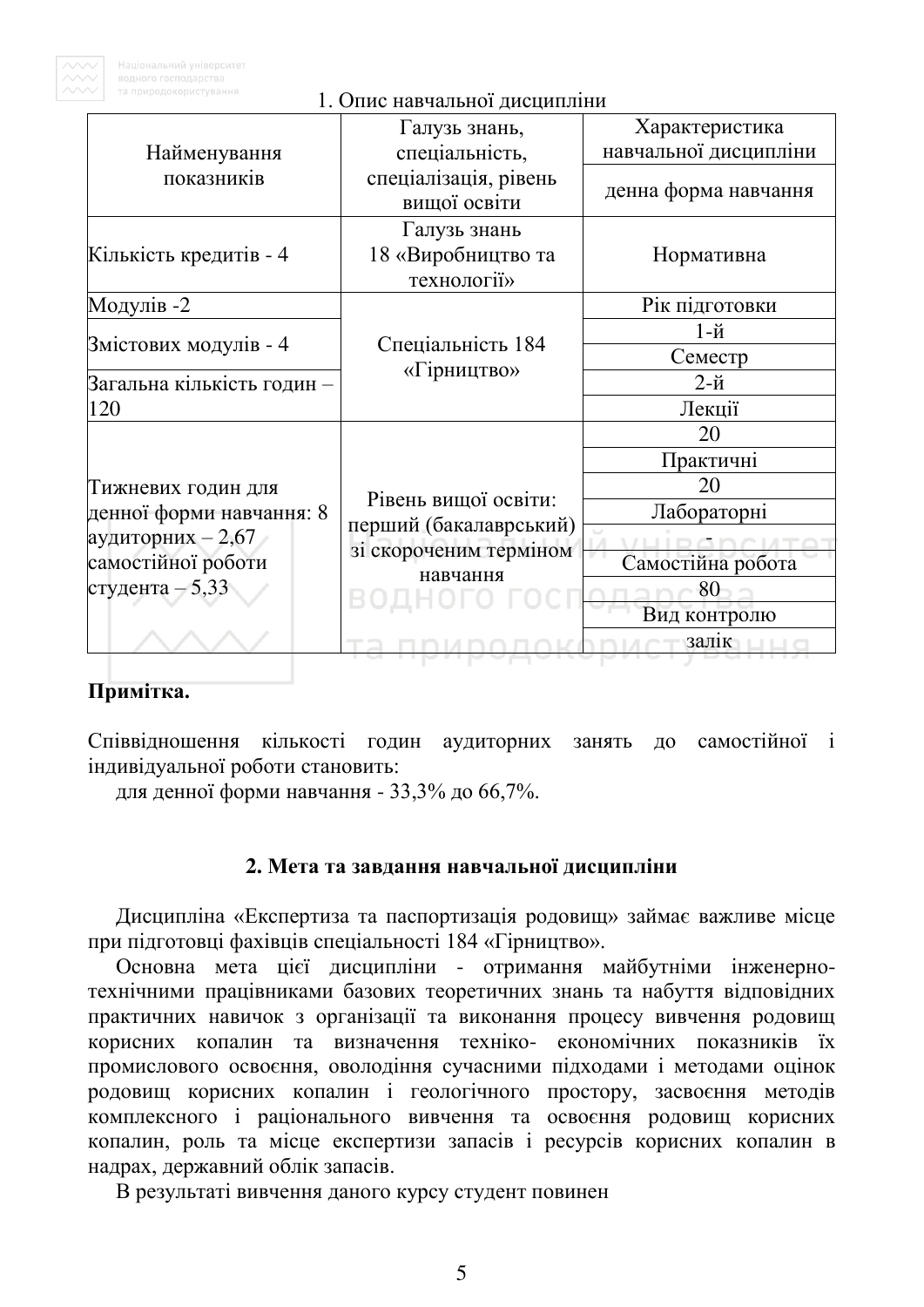знати: законодавство України в галузі надрокористування; земельне законодавство України; класифікацію запасів та ресурсів корисних копалин; роль та місце експертизи запасів і ресурсів корисних копалин в надрах; теоретичні основи кадастру корисних копалин; теоретичні основи обліку запасів і проявів корисних копалин; методи обґрунтування кондицій мінеральної сировини; методи визначення запасів корисних копалин; державний облік запасів корисних копалин.

**вміти:** правильно застосовувати законодавство України в галузі надрокористування; визначати промислову цінність родовищ на різних етапах вивчення родовищ; користуватись класифікацією запасів та ресурсів корисних копалин; обгрунтовувати кондиції на мінеральну сировину; визначати запаси корисних копалин; вести облік запасів корисних копалин; користуватись сучасними методами геолого-економічної оцінки та визначення технікоекномічних показників розробки родовищ корисних копалин; будувати геолого-економічні моделі родовищ корисних копалин із використанням сучасних програмних засобів.

### **3. ɉɪɨɝɪɚɦɚ ɧɚɜɱɚɥьɧɨʀ ɞɢɫɰɢɩɥɿɧɢ**

### ЗМІСТОВИЙ МОДУЛЬ 1. Основні положення класифікації природних ВОД **ресурсів** ГОСПОДА **DCTB**а

Тема 1. Вступ. Природні ресурси світу та України. Законодавство України в галузі надрокористування. Природні ресурси, їх класифікація та економічна оцінка. Корисні копалини України. Визначення та загальні положення державного кадастру родовищ і проявів корисних копалин. Основні положення Кодексу України про надра. Основні положенні підзаконних актів Кабінету міністрів України, центральних органів виконавчої влади у сфері надрокористування.

Тема 2. Промислова класифікація корисних копалин. Загальна промислова класифікація корисних копалин. Металічні корисні копалини. Неметалічні корисні копалини. Горючі корисні копалини. Основи класифікації запасів корисних копалин. Поняття класифікації запасів корисних копалин. Основні поняття та терміни розподілу запасів згідно постанови «Про затвердження Класифікації запасів і ресурсів корисних копалин державного фонду надр». Ефективність геологорозвідувальних робіт.

Тема 3. Геолого-економічка оцінка родовищ корисних копалин. Етапи геолого-еканомічноі оцінки родовищ корисних копалин. Зміст етапів геологоекономічної оцінки корисних копалин.

Тема 4. Підрахунок запасів корисних копалин. Загальні положення підрахунку запасів корисних копалин. Визначення параметрів підрахунку запасів корисних копалин. Оконтурювання тіл корисних копалин для підрахунку запасів. Основні способи підрахунку запасів корисних копалин. Інші способи підрахунку запасів. Загальні положення та параметри підрахунку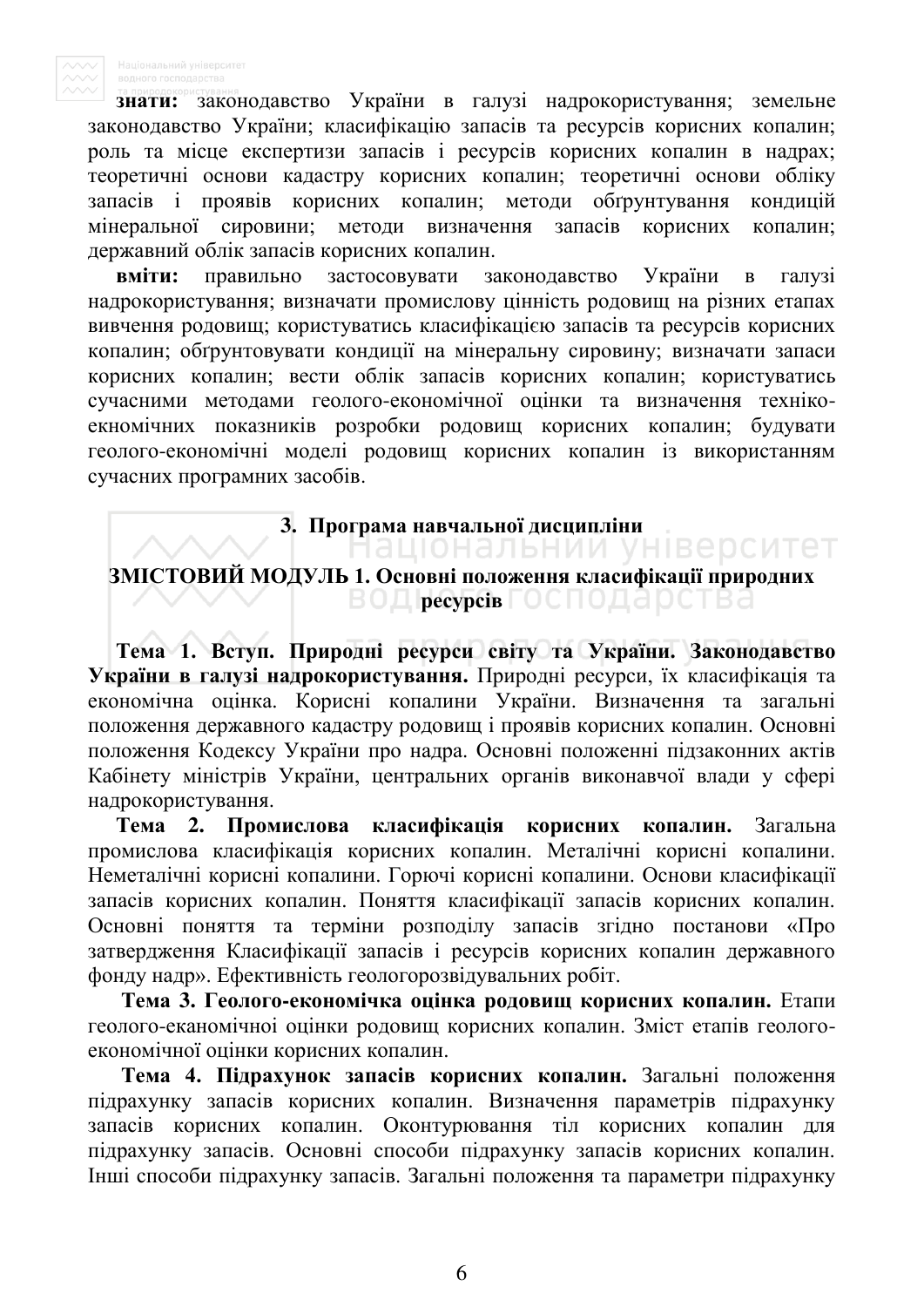запасів корисних копалин. Загальні положення підрахунку запасів корисних копалин. Визначення параметрів підрахунку запасів корисних копалин.

Тема 5. Комплексне вивчення родовищ корисних копалин та підрахунок запасів супутніх та спільнозалягаючих корисних копалин і відходів гірничого виробництва. Державна експертиза та оцінка запасів **корисних копалин.** Підрахунок запасів і оцінка ресурсів спільнозалягаючих та супутніх корисних копалин і компонентів. Категорії та класифікація запасів залежно від вивченості основних корисних копалин. Стадії оцінки. Державний облік запасів. Мета та завдання державної експертизи та оцінки запасів корисних копалин. Матеріали геолого-економічної оцінки родовищ корисних копалин. Вимоги до техніко-економічного обґрунтування кондицій. Види державної експертизи корисних копалин. Експертні висновки з оцінки запасів корисних копалин.

### ЗМІСТОВИЙ МОДУЛЬ 2. Основні положення обліку та використання корисних копалин

Тема 6. Обґрунтування кондицій на мінеральну сировину для підрахунку запасів твердих корисних копалин у надрах. Державний облік родовищ, запасів і проявів корисних копалин. Основні положення розрахунку кондицій корисних копалин. Методи обґрунтування кондицій на мінеральну сировину. Основні положення обліку запасів корисних копалин. Облік руху запасів. Звітність з руху запасів корисних копалин. Bання

**Тема 7. Застосування Класифікації запасів і ресурсів корисних копалин** державного фонду надр. До родовищ будівельного і облицювального каменю. До родовищ глинистих порід. До родовищ піску та гравію. До родовищ вугілля.

Тема 8. Вимоги до оцінки природної радіоактивності корисних копалин при проведенні геологорозвідувальних робіт на родовищах сировини будівельних матеріалів. Відомості про радіоактивність гірських порід. Класифікація будівельної мінеральної сировини і групи родовищ за ступенем радіоактивності. Способи визначення радіоактивності гірських порід і апаратура, що застосовується. Вимірювання гамма-активності гірських порід у природних відшаруваннях, гірничих виробках і керні свердловин. Вимірювання гамма- активності гірських поріл у свердловинах. Визначення вмісту радіонуклідів у пробах гірських порід лабораторним способом. Методика оцінки природної радіоактивності родовиш сировини будівельних матеріалів. Методика визначення радіоактивності гірських порід. Вимоги ДКЗ України до змісту та оформлення документації щодо оцінки природної радіоактивності корисних копалин.

Тема 9. Порядок вивчення та підрахунку експлуатаційних запасів супутніх вод родовищ твердих корисних копалин. Основні положення. Вивчення гідрогеологічних умов родовищ твердих корисних копалин, підземні води яких можуть використовуватись як супутні корисні копалини, вивчення якості супутніх підземних вод. Вплив осушення родовищ на довкілля та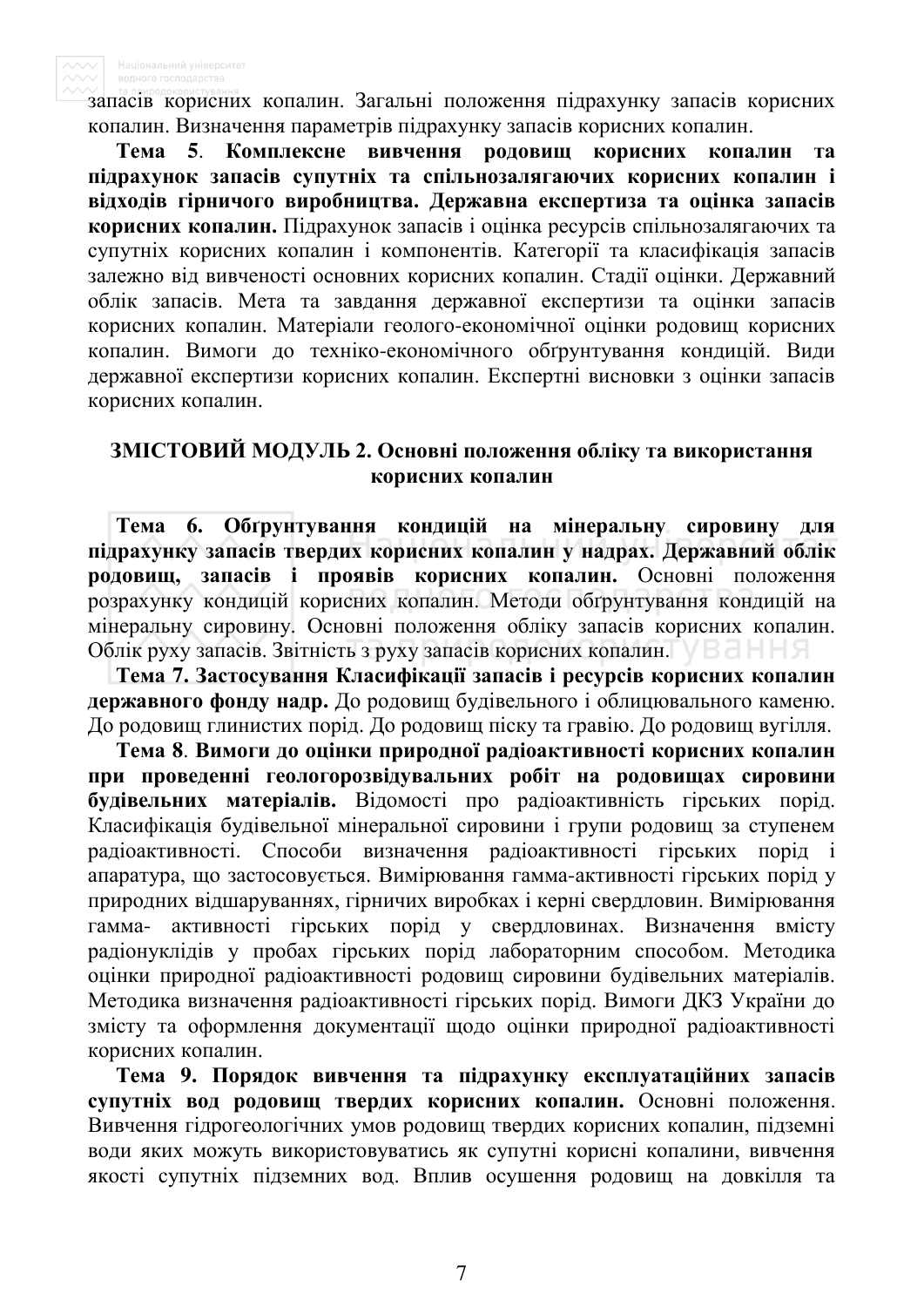водогосподарські об'єкти. Особливості підрахунку експлуатаційних запасів супутніх підземних вод.

Тема 10. Вимоги до змісту, оформлення та порядку подання на розгляд ДКЗ України матеріалів геолого-економічних оцінок родовищ корисних **копалин для виробництва будівельних матеріалів.** Загальні положення Основні вимоги до змісту матеріалів геолого-економічних оцінок родовищ корисних копалин. Зміст геолого-технологічної частини звіту. Зміст технікоекономічного обґрунтування параметрів кондицій. Підрахунок запасів. Оцінка підготовленості родовищ до промислового освоєння. Висновки. Список використаних матеріалів. Перелік та короткий зміст текстових додатків. Перелік та короткий зміст табличних додатків. Графічні додатки. Оформлення матеріалів геолого-економічних оцінок родовища. Порядок подання матеріалів геолого-економічної опінки.

|                                                                                                                                                                                                                                                             | Кількість годин |                |                |      |    |    |
|-------------------------------------------------------------------------------------------------------------------------------------------------------------------------------------------------------------------------------------------------------------|-----------------|----------------|----------------|------|----|----|
|                                                                                                                                                                                                                                                             | Денна форма     |                |                |      |    |    |
| Назви змістових модулів і тем                                                                                                                                                                                                                               |                 |                | у тому числі   |      |    |    |
| <b>ВОДНОГО ГО</b>                                                                                                                                                                                                                                           | Усього          | $\mathbf{\Pi}$ | $\Pi$          | паб. | HЦ | cp |
| 1                                                                                                                                                                                                                                                           | $\overline{2}$  | $\overline{3}$ | $\overline{4}$ | 5    | 6  | 7  |
| Змістовий модуль 1. Основні положення класифікації природних ресурсів                                                                                                                                                                                       |                 |                |                |      |    |    |
| Тема 1.<br>Вступ. Природні ресурси світу та<br>Законодавство України<br>України.<br>галузі<br>$\, {\bf B}$<br>надрокористування.                                                                                                                            | 12              | $\overline{2}$ | $\overline{2}$ |      |    | 8  |
| Промислова класифікація корисних<br>Тема 2.<br>копалин.                                                                                                                                                                                                     | 12              | $\overline{2}$ | $\overline{2}$ |      |    | 8  |
| Тема 3. Геолого-економічка оцінка родовищ<br>корисних копалин.                                                                                                                                                                                              | 12              | $\overline{2}$ | $\overline{2}$ |      |    | 8  |
| Тема 4. Підрахунок запасів корисних копалин.                                                                                                                                                                                                                | 12              | $\overline{2}$ | $\overline{2}$ |      |    | 8  |
| 5.<br>Тема<br>Комплексне<br>вивчення<br>родовищ<br>корисних копалин та підрахунок запасів супутніх<br>спільнозалягаючих<br>корисних<br>копалин<br>та<br>виробництва.<br>гірничого<br>Державна<br>відходів<br>експертиза та оцінка запасів корисних копалин. | 12              | $\overline{2}$ | $\overline{2}$ |      |    | 8  |
| Разом за змістовим модулем 1                                                                                                                                                                                                                                | 60              | 10             | 10             |      |    | 40 |
| Змістовий модуль 2. Основні положення обліку та використання корисних                                                                                                                                                                                       |                 |                |                |      |    |    |
| копалин                                                                                                                                                                                                                                                     |                 |                |                |      |    |    |
| Тема 6. Обґрунтування кондицій на мінеральну<br>сировину для підрахунку запасів твердих<br>корисних копалин у надрах. Державний облік<br>родовищ, запасів і проявів корисних копалин.                                                                       | 12              | $\overline{2}$ | $\overline{2}$ |      |    | 8  |

### 4. Структура навчальної дисципліни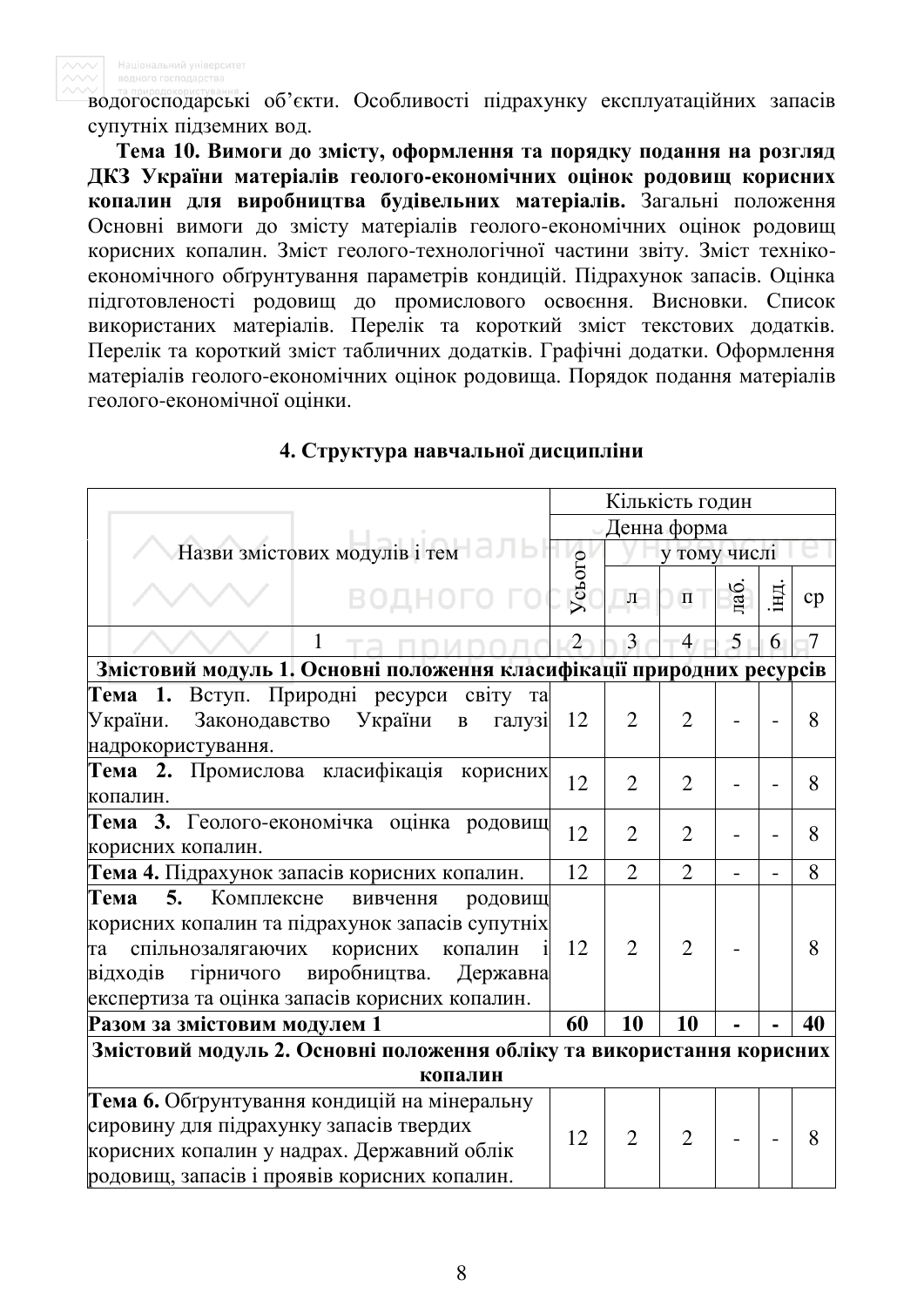| а природокористування                                                                                                                                                                                 |            | 3              | 4              | 5 | h | 7  |
|-------------------------------------------------------------------------------------------------------------------------------------------------------------------------------------------------------|------------|----------------|----------------|---|---|----|
| Тема 7. Застосування Класифікації запасів і<br>ресурсів корисних копалин державного фонду<br>надр.                                                                                                    | 12         | $\overline{2}$ | $\overline{2}$ |   |   | 8  |
| Тема 8. Вимоги до оцінки природної<br>радіоактивності корисних копалин<br>при<br>проведенні геологорозвідувальних робіт<br>Ha<br>родовищах сировини будівельних матеріалів.                           | 12         | $\overline{2}$ | $\overline{2}$ |   |   | 8  |
| Тема 9. Порядок вивчення та підрахунку<br>експлуатаційних запасів супутніх вод родовищ 12<br>твердих корисних копалин.                                                                                |            | $\overline{2}$ | $\overline{2}$ |   |   | 8  |
| Тема 10. Вимоги до змісту, оформлення та<br>порядку подання на розгляд ДКЗ України<br>матеріалів геолого-економічних оцінок родовищ 12<br>корисних копалин для виробництва будівельних<br>матеріалів. |            | $\overline{2}$ | $\overline{2}$ |   |   | 8  |
| Разом за змістовим модулем 2                                                                                                                                                                          | 60         | 10             | 10             |   |   | 40 |
| Усього годин                                                                                                                                                                                          | <b>120</b> | 20             | 20             |   |   | 80 |

# 5. Теми семінарських занять<br>**ВОДНОГО ВОДНОГО**ДА РСТВА

Семінарські заняття не передбачені.

## **6. Теми практичних занять ОИСТУВАННЯ**

| $N_2 \frac{3}{\Pi}$                                                   | Назва теми                                                                           | Кількість годин             |  |  |  |  |  |  |
|-----------------------------------------------------------------------|--------------------------------------------------------------------------------------|-----------------------------|--|--|--|--|--|--|
| 1                                                                     | $\mathcal{D}_{\cdot}$                                                                | 3                           |  |  |  |  |  |  |
|                                                                       | Змістовий модуль 1. Основні положення класифікації природних ресурсів                |                             |  |  |  |  |  |  |
|                                                                       | Класифікація природних ресурсів України та<br>корисних копалин                       | 2                           |  |  |  |  |  |  |
| $\overline{2}$                                                        | Геометризація покладів корисних копалин та якості<br>2<br>корисних копалин в покладі |                             |  |  |  |  |  |  |
| 3                                                                     | Визначення запасів корисних копалин<br>Обгрунтування кондицій на мінеральну сировину |                             |  |  |  |  |  |  |
| $\overline{4}$                                                        | Геологічна оцінка родовищ корисних копалин                                           | $\mathcal{D}_{\mathcal{A}}$ |  |  |  |  |  |  |
| 5                                                                     | Геолого-економічна оцінка родовища корисних<br>копалин (ГЕО-1, ГЕО-2, ГЕО-3)         | 2                           |  |  |  |  |  |  |
| Змістовий модуль 2. Основні положення обліку та використання корисних |                                                                                      |                             |  |  |  |  |  |  |
| копалин                                                               |                                                                                      |                             |  |  |  |  |  |  |
| 6                                                                     | Статистичні методи одержання даних земельного<br>кадастру                            | 2                           |  |  |  |  |  |  |
|                                                                       | Облік руху корисних копалин при їх видобуванні.                                      |                             |  |  |  |  |  |  |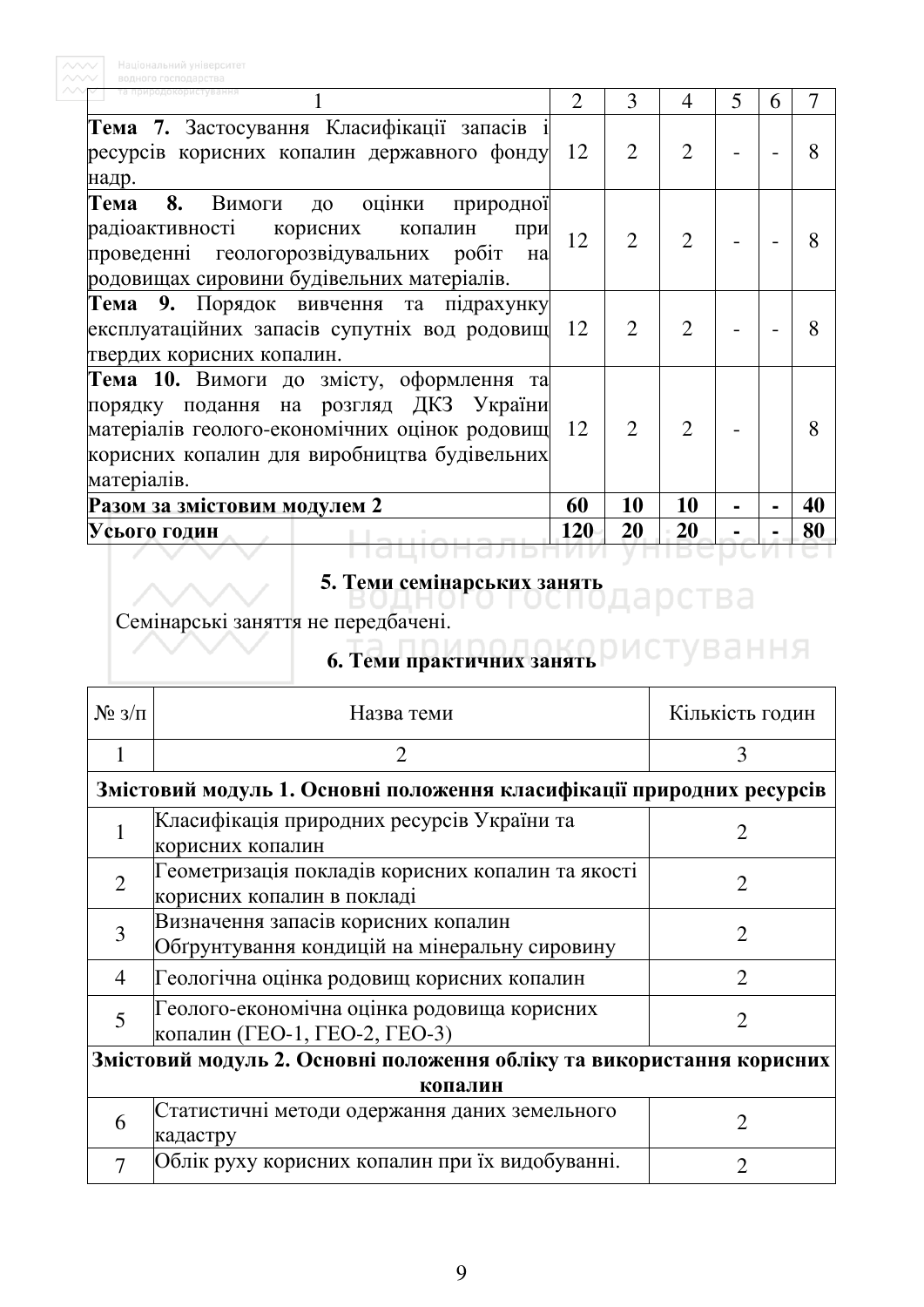|        | та природокористування                                                    |  |
|--------|---------------------------------------------------------------------------|--|
| 8      | Інформаційні бази для родовищ і проявів корисних<br>копалин.              |  |
| 9      | Грошова оцінка земель промисловості та корисних<br>копалин                |  |
| 10     | Розрахунок економічної ефективності використання<br>мінеральних ресурсів. |  |
| Усього |                                                                           |  |

### 7. Теми лабораторних занять

Лабораторні заняття не передбачені.

### 8. Самостійна робота

Розподіл годин самостійної роботи студентів денної форми навчання:

20 годин - підготовка до аудиторних занять;

24 годин - підготовка до контрольних заходів; ИЙ УНІВЕРСИТЕТ

36 годин - підготовка питань, які не розглядаються під час аудиторних<br>нять. занять.

| $N_2$<br>$3/\Pi$ | Назва теми                                                                                                                                          | Кількість<br>ГОДИН          |  |  |  |  |
|------------------|-----------------------------------------------------------------------------------------------------------------------------------------------------|-----------------------------|--|--|--|--|
| 1                |                                                                                                                                                     | 3                           |  |  |  |  |
|                  | Змістовий модуль 1. Основні положення класифікації природних ресурсів                                                                               |                             |  |  |  |  |
|                  | Загальна промислова класифікація корисних копалин                                                                                                   |                             |  |  |  |  |
| $\overline{2}$   | Етапи геолого-економічної оцінки родовищ корисних копалин                                                                                           |                             |  |  |  |  |
| 3                | Загальні положення підрахунку запасів корисних копалин.<br>Основні способи підрахунку запасів корисних копалин. Інші<br>способи підрахунку запасів. | 2                           |  |  |  |  |
| 4                | Визначення параметрів підрахунку запасів корисних копалин.                                                                                          | $\mathcal{D}_{\mathcal{L}}$ |  |  |  |  |
| 5                | Підрахунок запасів і оцінка ресурсів спільнозалягаючих та<br>супутніх корисних копалин і компонентів.                                               | $\overline{2}$              |  |  |  |  |
| 6                | Категорії та класифікація запасів залежно від вивченості<br>основних корисних копалин. Стадії оцінки. Державний облік<br>запасів.                   |                             |  |  |  |  |
|                  | Змістовий модуль 2. Основні положення обліку та використання корисних                                                                               |                             |  |  |  |  |
|                  | копалин                                                                                                                                             |                             |  |  |  |  |
|                  | Мета та завдання державної експертизи та оцінки запасів<br>корисних копалин. Матеріали геолого-економічної оцінки<br>родовищ корисних копалин.      | 2                           |  |  |  |  |

8.1. Завдання для самостійної роботи <sup>г</sup> УВаННЯ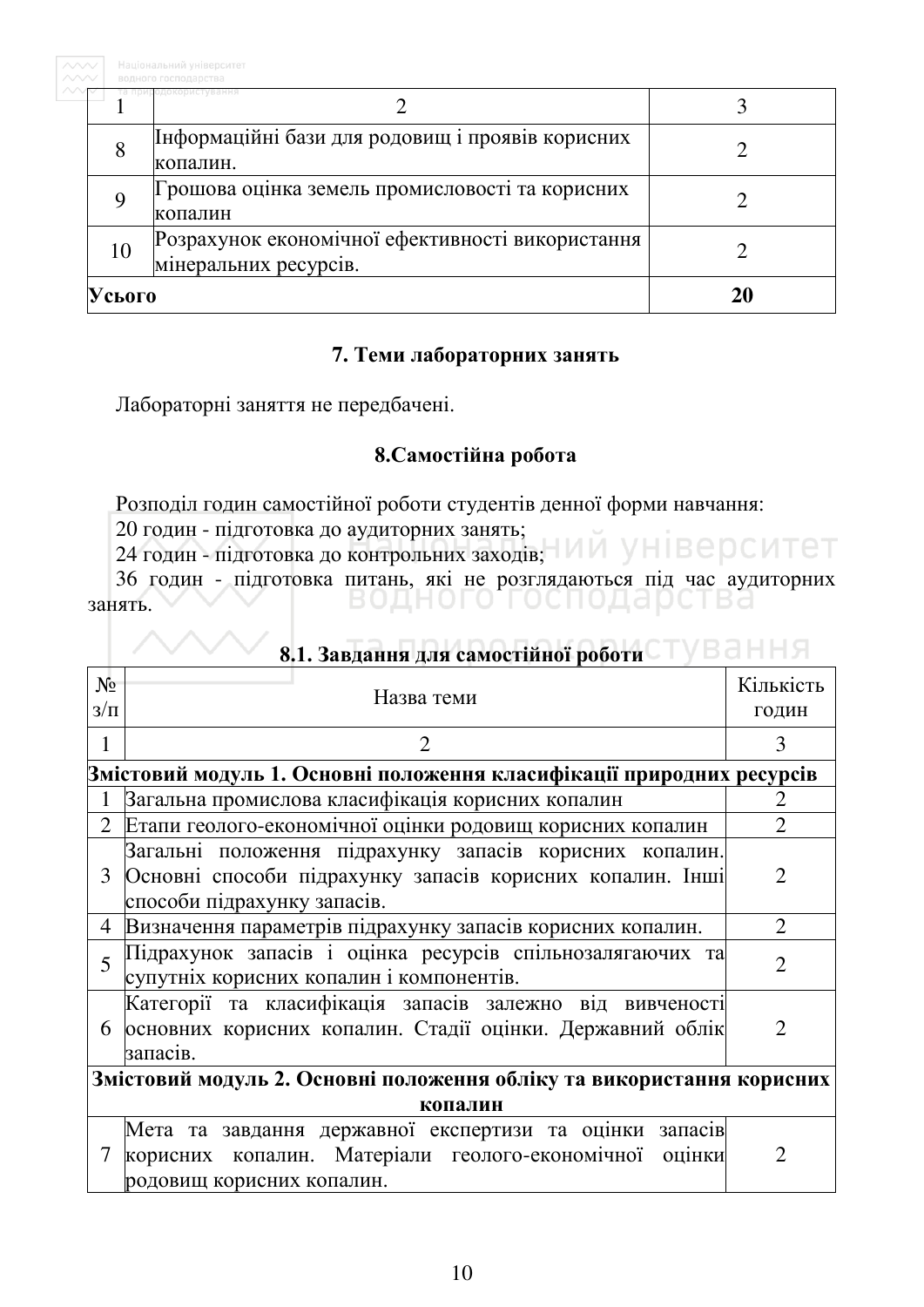| 1  |                                                                                                                      | 3              |  |  |  |  |  |  |
|----|----------------------------------------------------------------------------------------------------------------------|----------------|--|--|--|--|--|--|
|    | Види державної експертизи корисних копалин. Експертні                                                                |                |  |  |  |  |  |  |
| 8  | висновки з оцінки запасів корисних копалин.                                                                          | $\overline{2}$ |  |  |  |  |  |  |
| 9  | Основні положення розрахунку кондицій корисних копалин.                                                              | $\overline{2}$ |  |  |  |  |  |  |
|    | 10 Облік руху запасів. Звітність з руху запасів корисних копалин.                                                    | $\overline{2}$ |  |  |  |  |  |  |
|    | Мета та завдання державної експертизи та оцінки запасів                                                              |                |  |  |  |  |  |  |
|    | 11 корисних копалин. Матеріали геолого-економічної оцінки                                                            | 2              |  |  |  |  |  |  |
|    | родовищ корисних копалин.                                                                                            |                |  |  |  |  |  |  |
|    | Загальні відомості, вимоги до якості глинистих порід, галузі їх                                                      |                |  |  |  |  |  |  |
| 12 | застосування. Розподіл родовищ глинистих порід за геолого-                                                           | 4              |  |  |  |  |  |  |
|    | промисловими типами, складністю геологічної будови та за                                                             |                |  |  |  |  |  |  |
|    | кількістю запасів.                                                                                                   |                |  |  |  |  |  |  |
|    | Загальні відомості, вимоги до якості піску та гравію, галузі їх                                                      |                |  |  |  |  |  |  |
|    | застосування. Розподіл родовищ піску та гравію за геолого-                                                           |                |  |  |  |  |  |  |
|    | 13 промисловими типами, складністю геологічної будови та за                                                          | 2              |  |  |  |  |  |  |
|    | Послідовність<br>кількістю<br>запасів.<br>проведення                                                                 |                |  |  |  |  |  |  |
|    | геологорозвідувальних робіт на наявність піску та гравію.                                                            |                |  |  |  |  |  |  |
|    | Відомості про радіоактивність гірських порід. Класифікація                                                           |                |  |  |  |  |  |  |
| 14 | будівельної мінеральної сировини і групи родовищ за ступенем                                                         |                |  |  |  |  |  |  |
|    | радіоактивності. Способи визначення радіоактивності гірських                                                         |                |  |  |  |  |  |  |
|    | порід і апаратура, що застосовується.                                                                                |                |  |  |  |  |  |  |
|    | Основні положення. Вивчення гідрогеологічних умов родовищ                                                            |                |  |  |  |  |  |  |
| 15 | твердих корисних копалин, підземні води яких можуть                                                                  |                |  |  |  |  |  |  |
|    | використовуватись як супутні корисні копалини, вивчення                                                              |                |  |  |  |  |  |  |
|    | якості супутніх підземних вод.                                                                                       |                |  |  |  |  |  |  |
|    | Загальні відомості, вимоги до якості вугілля, галузі їх                                                              |                |  |  |  |  |  |  |
| 16 | застосування. Розподіл родовищ вугілля за геолого-                                                                   |                |  |  |  |  |  |  |
|    | промисловими типами, складністю геологічної будови та за                                                             |                |  |  |  |  |  |  |
|    | кількістю запасів.                                                                                                   |                |  |  |  |  |  |  |
|    | Загальні положення Основні вимоги до змісту матеріалів<br>геолого-економічних оцінок родовищ корисних копалин. Зміст |                |  |  |  |  |  |  |
|    | 17 геолого-технологічної<br>частини<br>Зміст<br>звіту.<br>техніко-                                                   | 2              |  |  |  |  |  |  |
|    | економічного обґрунтування параметрів кондицій. Підрахунок                                                           |                |  |  |  |  |  |  |
|    | запасів.                                                                                                             |                |  |  |  |  |  |  |
|    | Усього годин                                                                                                         | 36             |  |  |  |  |  |  |
|    |                                                                                                                      |                |  |  |  |  |  |  |

### 8.2. Оформлення звіту про самостійну роботу

Підсумком самостійної роботи над вивченням дисципліни «Експертиза та паспортизація родовищ» є складання письмового звіту за темами, вказаними у  $\pi.8.1.$ 

Загальний обсяг звіту визначається з розрахунку 0,25 сторінки на 1 год. самостійної роботи. Звіт включає план, вступ, основну частину, висновки, список використаної літератури та додатки.

Звіт оформлюється на стандартному папері формату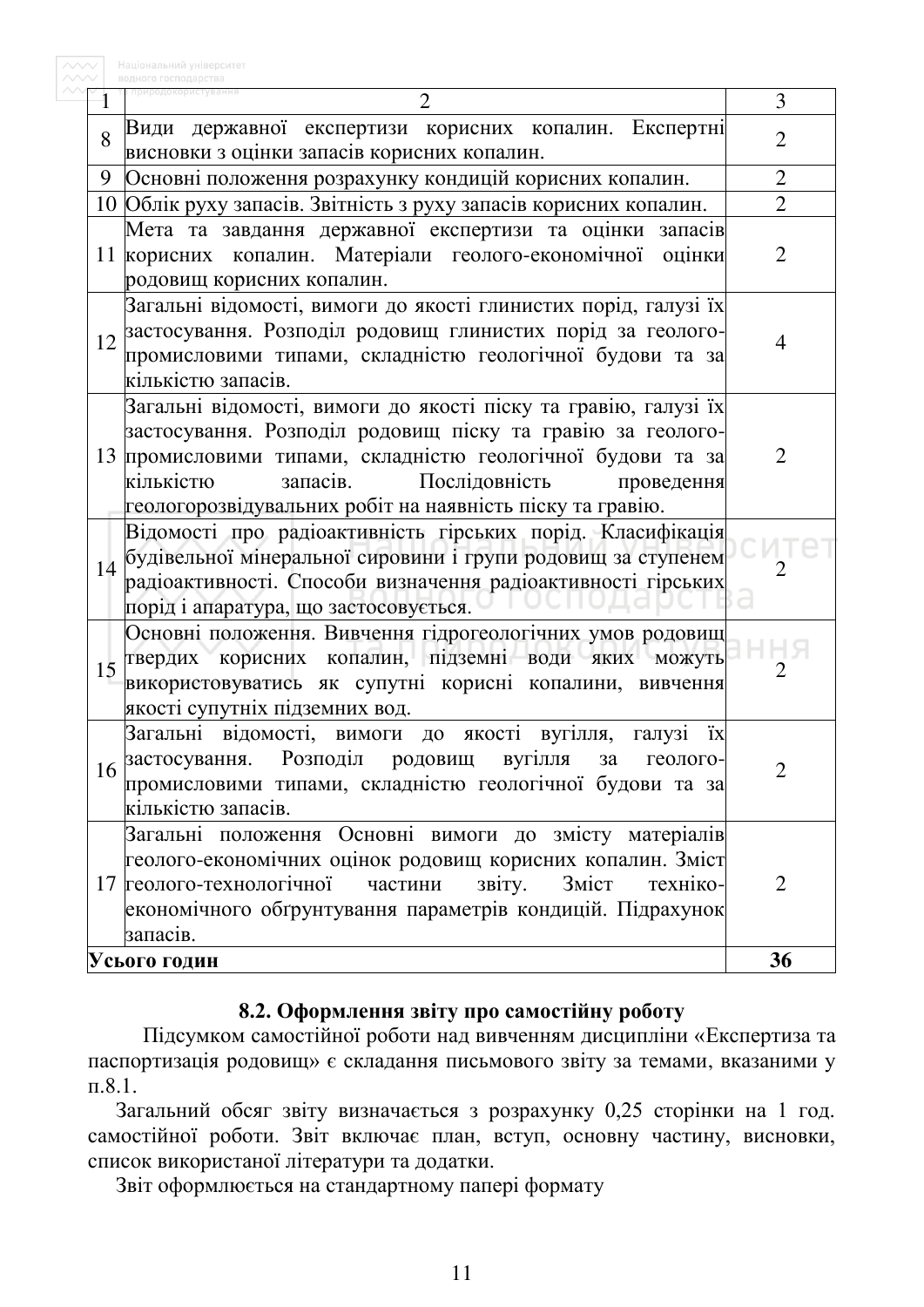

А4 (210 х 297) з одного боку. Поля: верхнє, нижнє та ліве - 20 мм, праве - 10 мм. Звіт може бути друкованим або рукописним і виконується українською MOBOIO.

Захист звіту про самостійну роботу відбувається у терміни, спільно обумовлені студентом і викладачем.

### 9. **Індивідуальне науково-дослідне завдання**

Індивідуальне науково-дослідне завдання не передбачене.

### **10. Методи навчання**

При викладанні навчальної дисципліни використовується інформаційно ілюстративний та проблемний методи навчання із застосуванням:

- лекцій у формі діалогу, з елементами проблемності;
- візуалізація лекцій (презентації);
- практичних завдань.

### 11. Методи контролю

Для визначення рівня засвоєння студентами навчального матеріалу використовуються наступні методи оцінювання знань:

- поточний і підсумковий контроль знань студентів за змістовими модулями з навчальної дисципліни проводиться у Центрі незалежного оцінювання знань у тестовій формі і включає теоретичну і практичну частину. Теоретична частина складається з тестів 1 рівня (одна правильна відповідь з п'яти запропонованих) та тестів 2 рівня (декілька правильних відповідей з п'яти запропонованих). Практична частина передбачає розв'язок задачі і написанням конкретної відповіді.

- розв'язання завдань на практичних заняттях.

- підсумковий контроль – залік.

### 12. Розподіл балів, які отримують студенти

Сума балів  $= 100$ :

 $> 100$  - поточна робота.

Розподіл балів:

- а) виконання лабораторних завдань 5 балів за практичну;
- б) написання змістових модулів: 50 бали.
- змістовий модуль 1 25 балів;
- змістовий модуль 2 25 балів.

| Поточне тестування, відвідування та самостійна робота |                                          |  |    |  |  |  | √ма |  |  |  |  |     |
|-------------------------------------------------------|------------------------------------------|--|----|--|--|--|-----|--|--|--|--|-----|
|                                                       | Змістовий модуль 1<br>Змістовий модуль 2 |  |    |  |  |  |     |  |  |  |  |     |
|                                                       |                                          |  |    |  |  |  |     |  |  |  |  | 100 |
|                                                       | ⊤்                                       |  | T4 |  |  |  |     |  |  |  |  |     |
|                                                       |                                          |  |    |  |  |  |     |  |  |  |  |     |

ТІ, Т2...Т10-теми змістових модулів.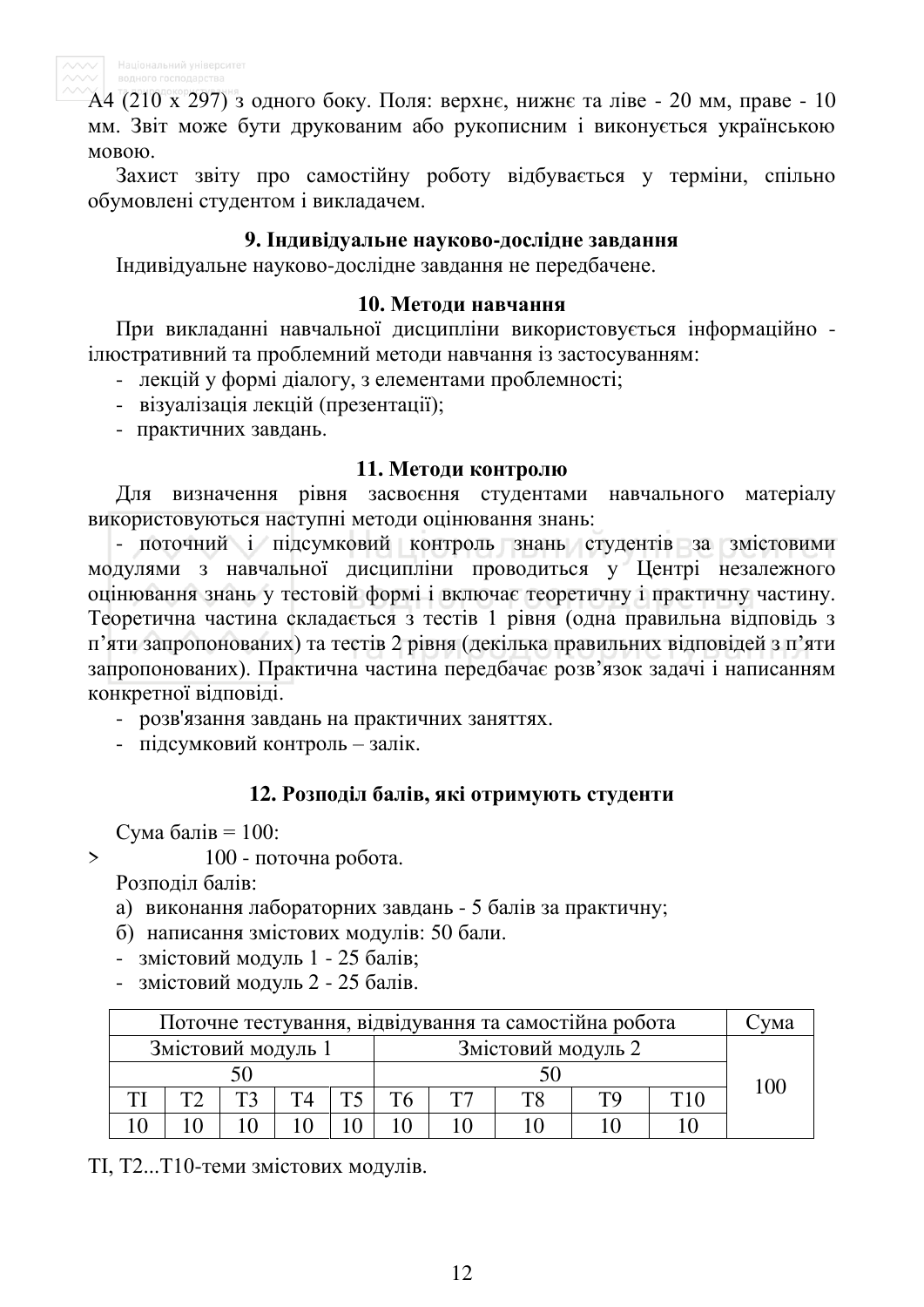| Сума балів за всі види навчальної | Оцінка за національною шкалою  |  |  |  |
|-----------------------------------|--------------------------------|--|--|--|
| діяльності                        | для заліку                     |  |  |  |
| $90 - 100$                        |                                |  |  |  |
| 82-89                             |                                |  |  |  |
| 74-81                             | Зараховано                     |  |  |  |
| 64-73                             |                                |  |  |  |
| $60 - 63$                         |                                |  |  |  |
| $35 - 59$                         | не зараховано з можливістю     |  |  |  |
|                                   | повторного складання           |  |  |  |
| $0 - 34$                          | не зараховано з обов'язковим   |  |  |  |
|                                   | повторним вивченням дисципліни |  |  |  |

#### Шкала оцінювання

### 13. Методичне забезпечення

Методичне забезпечення навчальної дисципліни «Експертиза та паспортизація родовищ» включає:

1. Опорний конспект лекцій (у електронному та паперовому носієві) за всіма темами

2. Пакети тестових завдань за кожною темою і в цілому.

3. Методичні вказівки до виконання практичних робіт з навчальної дисципліни «Експертиза та паспортизація родовищ» для студентів спеціальності 184 «Гірництво» денної та заочної форм навчання / З. Р. Маланчук, О. Ю. Васильчук, В. В. Семенюк – Рівне: НУВГП, 2018.

### 14. Рекомендована література

### **Базова**

1. Володій М.О. Основи земельного кадастру. М.О. Володій. Навчальний посібник. - К.: інститут змісту і методів навчання МОН України. - 2002. - 352 с. 2. Ступень М.Г. Теоретичні основи державного земельного кадастру. Навч. Посібник. М.Г. Ступень, Р.І. Гулько, О.Я. Микула та ін. За заг. ред. М.Г. Ступеня.- 2-ге видання, стереотипне. - Львів: Новий Світ- 2006. - 336 с.

3. Гірничий закон України. 2011

4. Положення про порядок проведення державної експертизи та оцінки запасів корисних копалин.

5. Кодекс України про надра.

### **Допоміжна**

6. Михайлов В.А. Горючі корисні копалини України: Підручник / В.А. Михайлов, М.В., Курило В.Г., Омельченко Л.С., Мончак В.В. та ін. К.: КНТ.  $2009. - 376$  c.

7. Грінченко О.В. Металічні корисні копалини України. Підручник. О. В. Грінченко, М.В. Курило, В.А. Михайлов, Л.С. Михайлова. - К.:Видавничо-